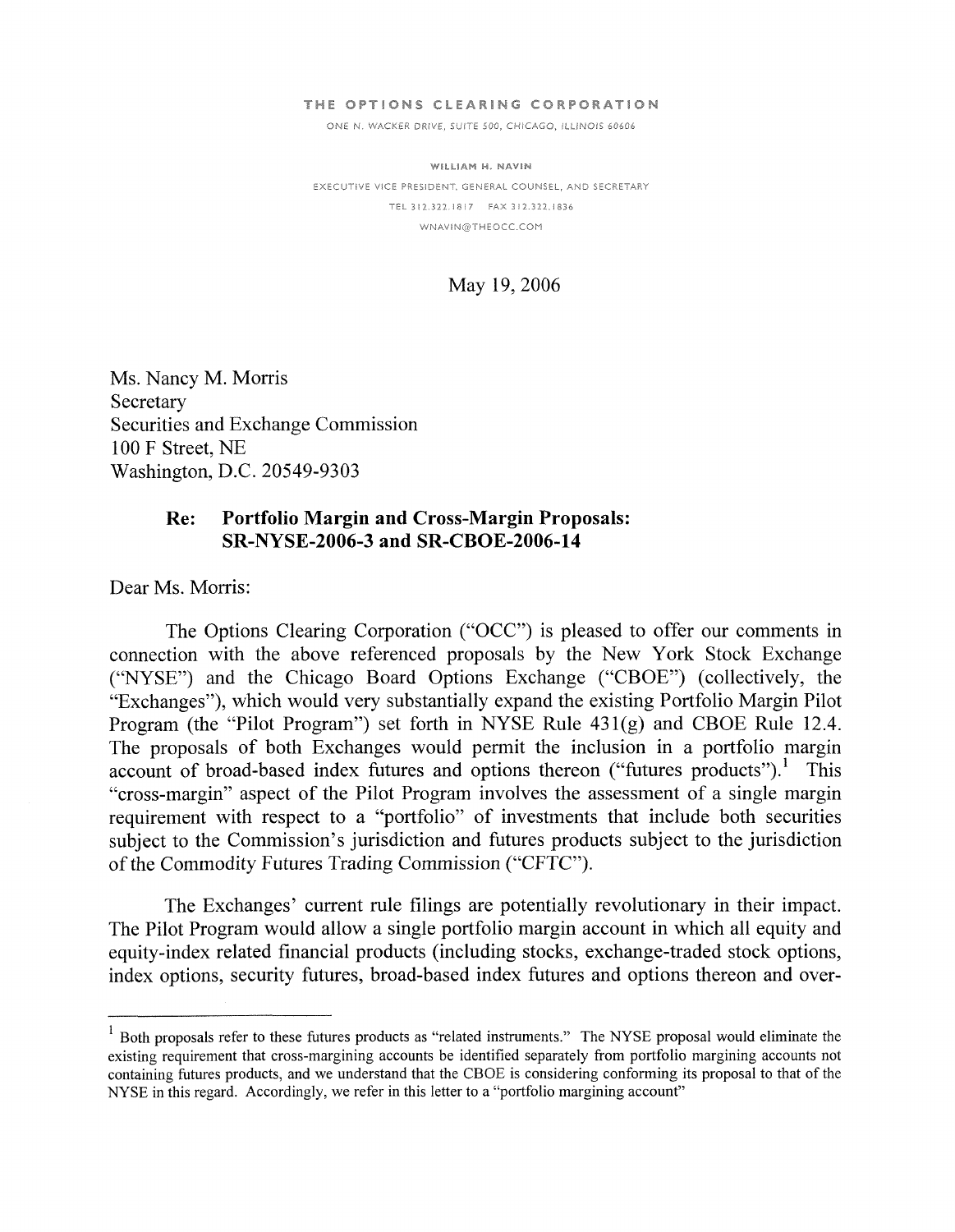the-counter ("OTC") derivatives on underlying equities and indexes can be combined and financed based on the net risk of the positions. A portfolio margin account would not be subject to the position- and strategy-based credit limits that currently apply to securities accounts governed by Regulation  $T<sup>2</sup>$ . As amended by the current proposals, the Pilot Program will go a very long way toward allowing U.S. broker-dealers to provide the same services to eligible participants in the United States that can be provided by financial intermediaries to their customers in most other financial centers of the world. It is anticipated that the Pilot Program will encourage the repatriation of a very large volume in financial transactions involving U.S. securities that is currently done in London and elsewhere by non-U.S. firms and by U.S. firms through their foreign affiliates.

Notwithstanding that the Pilot Program provides for the inclusion of futures products in portfolio margin accounts, OCC is concerned that implementation of crossmargining in these accounts will be indefinitely delayed—and unnecessarily so—unless the Commission and the CFTC are each willing to take action to remove technical legal barriers to implementation that result from differences between their respective regulatory regimes. Unless the Commission and the CFTC take action to remove these barriers, they will effectively exclude U.S. futures products from portfolio margin accounts and thereby potentially diminish their value as a hedging tool in connection with investments in U.S. equities and equity-related derivatives. Our comments in this letter are offered in the hope of facilitating a speedy resolution of these issues.

# **OCC's Role and the History of Cross-Margining**

The Options Clearing Corporation ("OCC") is a securities clearing agency registered with and regulated by the Commission under Section 17A of the Securities Exchange Act of 1934 (the "Exchange Act"). In that capacity, OCC clears all options traded on U.S. national securities exchanges<sup>3</sup> as well as security futures traded on OneChicago, LLC. OCC is also a derivatives clearing organization ("DCO") registered with and regulated by the Commodity Futures Trading Commission (the "CFTC") under Section 5b of the Commodity Exchange Act (the "CEA"). In its capacity as a DCO, OCC clears transactions in futures contracts traded on the CBOE Futures Exchange. OCC is owned by five national securities exchanges, and its Board is composed principally of representatives of those exchanges and of OCC's clearing members. OCC operates effectively as a not-for-profit industry utility in that its principal source of

 $2$  Regulation T, promulgated by the Board of Governors of the Federal Reserve System pursuant to Section 7 of the Exchange Act, limits the amount of credit that a broker-dealer may extend to a customer to finance the purchase of securities. Section 220.1 of Regulation T provides that Regulation T "does not apply to . . . financial relations between a customer and a [broker-dealer] to the extent that they comply with a portfolio margining system under rules approved or amended by the SEC." The Pilot Program is such a margining system.

**<sup>3</sup>**American Stock Exchange, Chicago Board Options Exchange, International Securities Exchange, NYSE Arca, Philadelphia Stock Exchange, and the Boston Stock Exchange.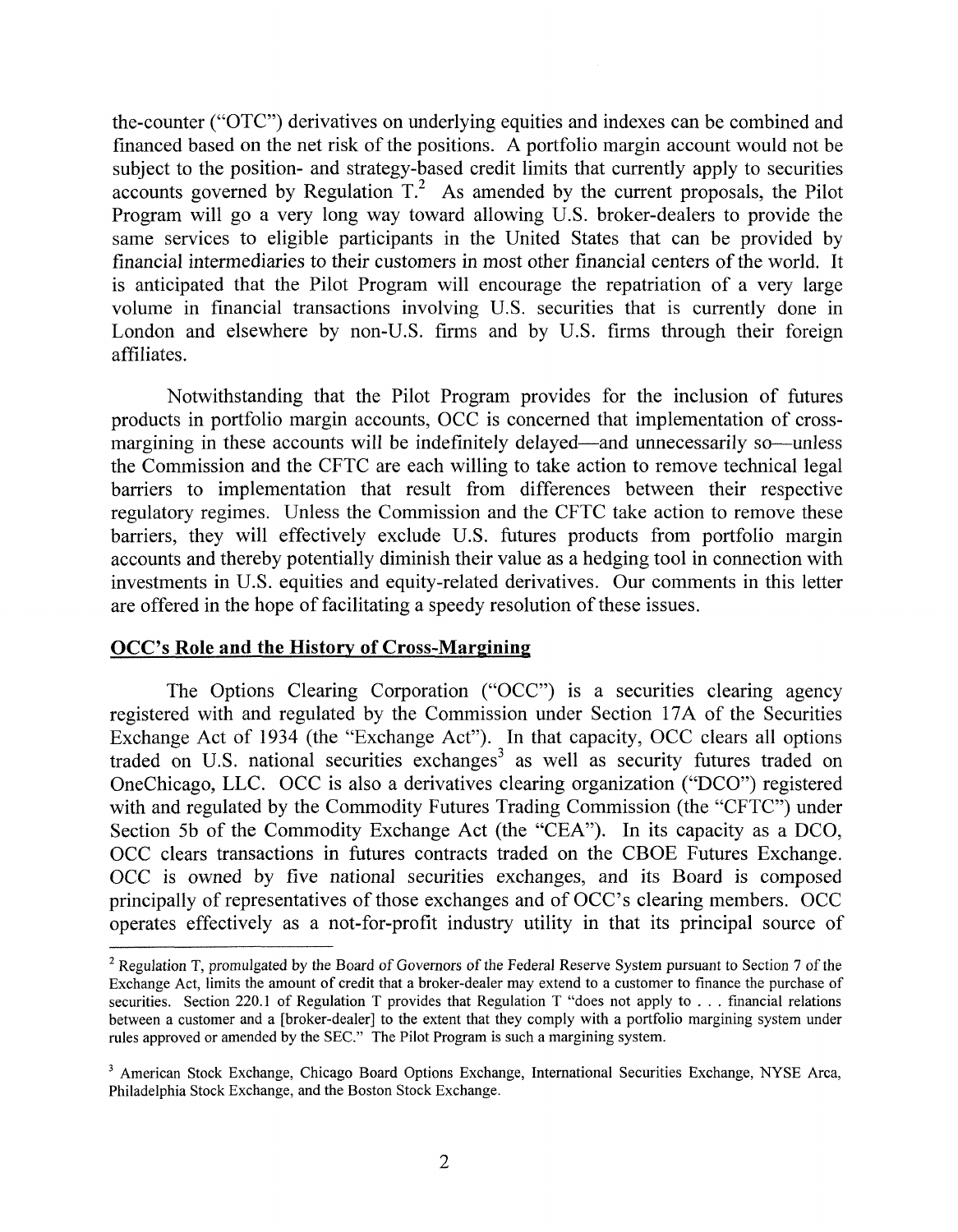income is the fees paid by its clearing members, to whom OCC annually refunds the excess of its income over its expenses and any amount needed as additional working capital.

Cross-margining is most efficient when it involves offsets between securities and futures products at both the firm level and at the clearing level. Because most U.S. futures products are cleared through the Clearinghouse Division of the Chicago Mercantile Exchange ("CME")<sup>4</sup> or other DCOs that are associated with a particular contract market, cross-margining between securities options and futures products at the clearing level is accomplished through cross-margining agreements between OCC and the DCO for the futures exchanges on which the particular futures products are traded. OCC and CME are currently participants in a cross-margining program that has operated successfully for many years and has brought tremendous benefits to our common members in the form of reduced margin requirements and operational efficiency. We believe that this program, which is currently available only to options market-makers and other "market professionals," can easily be expanded to provide similar accounts in which firms can carry positions and effect transactions for eligible participants in the Pilot Program. Indeed, OCC has been working along with the CBOE, the NYSE, the NYSE's Rule 431 Committee, committees of the Securities Industry Association, Futures Industry Association, CME: and other industry groups to bring this about.

### **The Problem**

While there is considerable complexity in the governing laws and regulations, the basic problem for cross-margining that is posed by the two different regulatory regimes is easily understood at a conceptual level. Under the rules governing the protection of customer funds and the liquidation of a broker-dealer ("BD") or futures commission merchant ("FCM") in the event of its insolvency, securities accounts and futures accounts exist in parallel universes. Futures accounts are subject to the segregation requirements of the CEA and would be liquidated under applicable provisions of the Bankruptcy Code and Part 190 of the CFTC's regulations. Securities accounts are subject to the and Part 190 of the CFTC's regulations. Commission's Rule 15c3-3 and other customer protection rules and would ordinarily be liquidated in a proceeding under the Securities Investor Protection Act of 1970 ("SIPA"). Section  $4d(a)(2)$  of the CEA requires that all funds and property (including securities held as collateral) in a customer's futures account must be segregated from all other funds and property, although it may be commingled with the property of other futures customers. If the FCM becomes insolvent, futures customers have claims against the pool of customer segregated funds.

<sup>&</sup>lt;sup>4</sup> The CME Clearinghouse Division clears futures products that are traded on the CME as well as on the Board of Trade of the City of Chicago ("CBOT").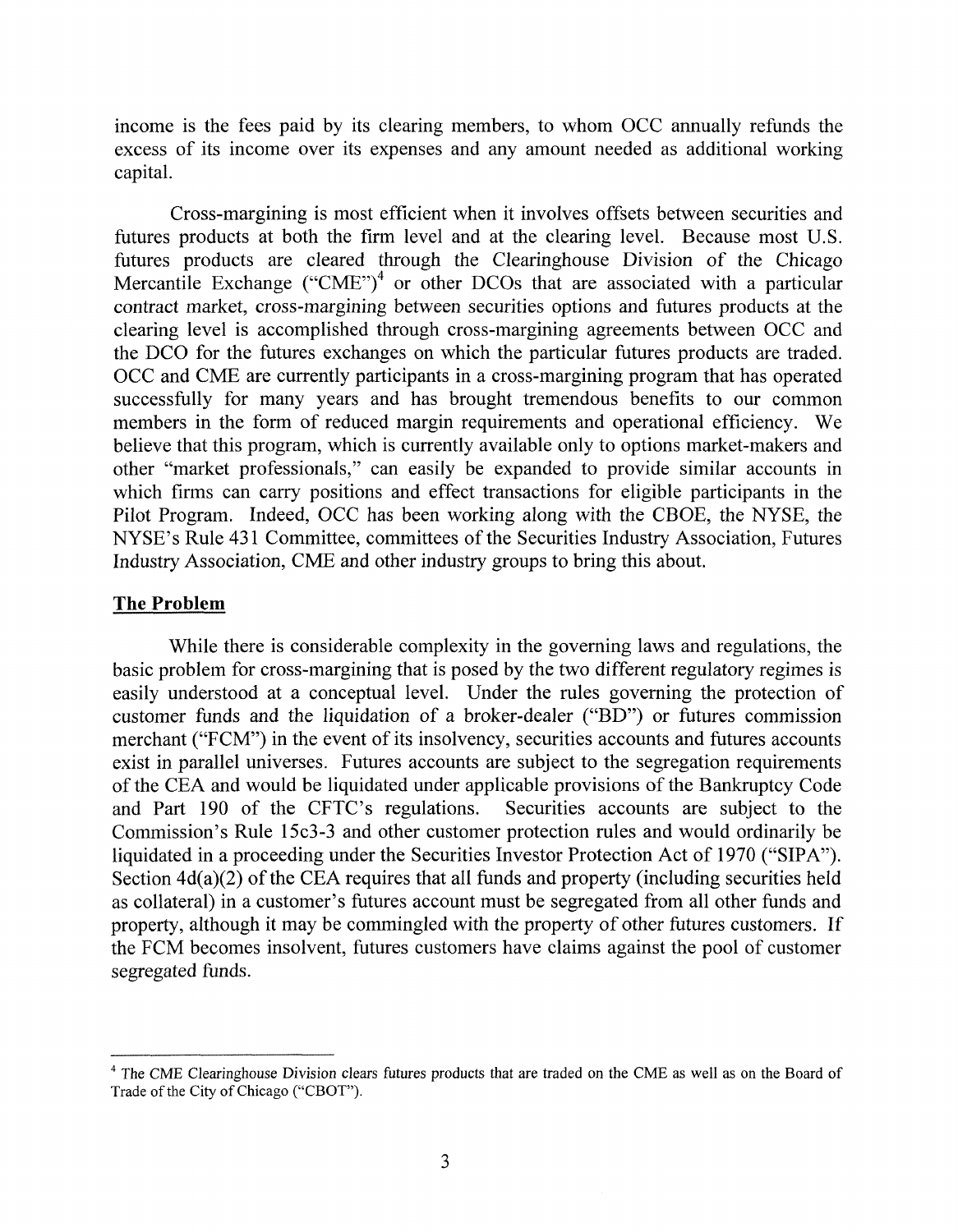On the securities side, the Commission's customer protection rules, roughly speaking, require segregation of the property of securities customers only to the extent that it exceeds the amounts owed by customers to the BD ("net segregation"). Nevertheless, in the event of the insolvency of the BD, a pool of custorner funds of securities customers is created from which the claims of securities customers are to be paid. If a customer has both a securities account and a futures account, the customer has a separate claim against each separate pool of funds.

It is the essence of cross-margining that securities positions that liquidate to an asset may be used offset losses on futures positions that liquidate to a deficit and vice versa, and the same collateral is used to support both securities and futures positions. Until an insolvency actually occurs, it will ordinarily not be known whether the losses will be on the securities side or the futures side. Thus, cross-margining can work in one of only three ways: (1) all positions are carried in a futures account; (2) all positions are carried in a securities account, or (3) securities are carried in a securities account and futures in a futures account and collateral is apportioned between them on some basis, and in the event of a liquidation, the proceeds from the "winning" leg of a hedge are passed across the jurisdictional boundary from the pool of securities customer funds to the pool of futures customer funds or vice versa to make up the deficit in the customer funds pool having the shortfall. Either of the first two alternatives may be referred to as a "one-pot" approach. The third alternative can be referred to as a "two-pot" approach.

#### **One-Pot vs. Two-Pots**

The cross-margining programs between OCC and its cross-margining partners have all been one-pot models carried as futures accounts subject to CFTC segregation requirements. These programs have been limited to options market makers and other "market professionals" that are not deemed to be securities customers for purposes of the Commission's Rule 15c3-3, although they are "customers" for purposes of CFTC regulations and the futures insolvency rules. When expansion of the cross-margining program to include institutional customers was originally contemplated, OCC initially proposed that these accounts also should be treated as segregated futures accounts. At that time, however, the proposals were limited to cross-margining of securities index options and futures index products. It was not contemplated that these accounts, at the firm level, would contain single stocks or other underlying securities, and security futures were not then in existence.

Under the Pilot Program as it has evolved, the class of "eligible participants" includes a wide segment of persons who are, absent some form of exemption or exclusion, Rule 15c3-3 customers. In addition, and more importantly, the portfolio/crossmargin accounts now contemplated are accounts in which stocks and other traditional securities can not only be held but traded and financed. These are not functions that are typically conducted in a futures account. Moreover, a typical portfolio margin account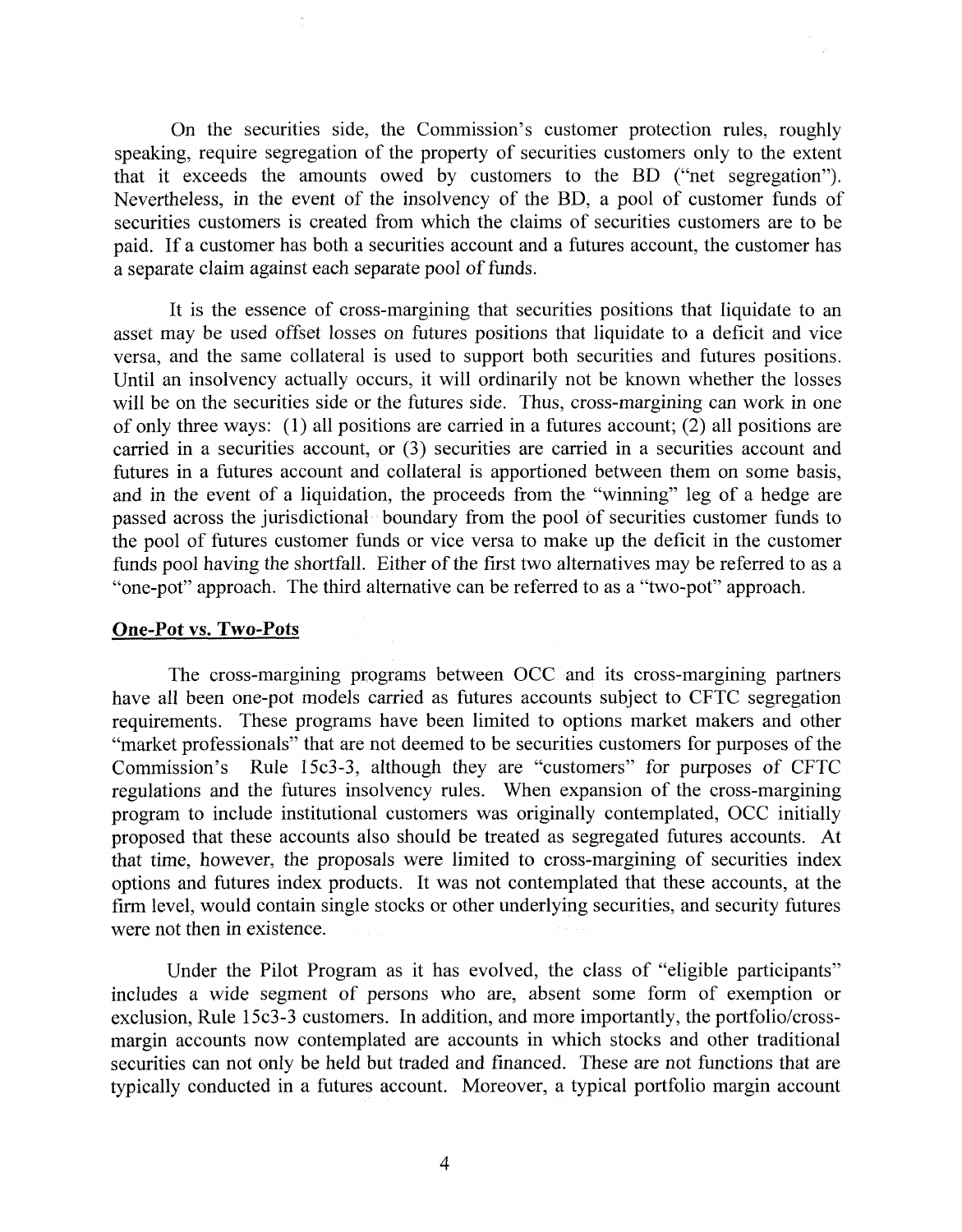will always be used for securities transactions, and it is anticipated that many portfolio margin accounts will have no futures positions. For these and other reasons, it has become apparent that customer portfolio margining accounts, under a one-pot approach, must be securities accounts. This has been discussed at some length in Rule 431 Committee meetings, with the staff of the SEC and the CFTC, and in many other forums within the securities and futures industries.

Within the past few months, however, there has been discussion among regulators and industry participants regarding the possibility of changing course to implement a "two-pot" approach at both the firm level and the clearing level. There is precedent at the clearing level for a two-pot approach. A "two-pot" model, was approved by the CFTC and the SEC in 2001 to permit hedging between positions in Government securities and repurchase agreements in Government securities and various interest rate futures or futures on Government securities. The two-pot approach was initially implemented between the Government Securities Clearing Corporation ("GSCC") (now called the Fixed Income Clearing Corporation or "FICC") and NYCC<sup>5</sup> and now includes a similar program between FICC and CME. It is important to note, however, that these programs are limited to proprietary positions of member firms and accordingly do not implicate the customer protection rules of either the SEC or the CFTC. At the firm level, no two-pot approach has ever been developed for customer accounts. The principal reason for this is that significant legal and regulatory issues would need to be resolved in order to implement a two-pot approach for customers.

We are aware that some CFTC staff members have indicated interest in a two-pot model for cross-margining, and that the CME has recently submitted a comment letter (the "CME Letter") to the Commission in the current proceeding in which they also indicate support for a two-pot approach as an initial step. While the CME Letter acknowledges that "[tlhe one pot approach generally provides the most optimal level of economic risk offsets," it expresses the belief that a two-pot approach "more easily accommodates differences in customer protection mechanisms, capital requirement structures, and is operationally transparent to both clearing members and the end users . . ." as well as providing "greater certainty around the application of bankruptcy provisions." It is with reluctance and the greatest respect for the views of our crossmargining partner and the staff of the CFTC, which has on many occasions expressed a supportive, open-minded and constructive approach to cross-margining issues, that we put forward a different solution to the issues now being raised.

While a two-pot approach may be possible, we first of all note that there is no precedent for such an approach at the firm/customer level. A two-pot model does not eliminate the insolvency issues created by the cross-margining of securities and futures products. Rather, it requires the development of a method by which funds and property

 $<sup>5</sup>$  Exchange Act Release No. 34-41766 (Aug. 19, 1999).</sup>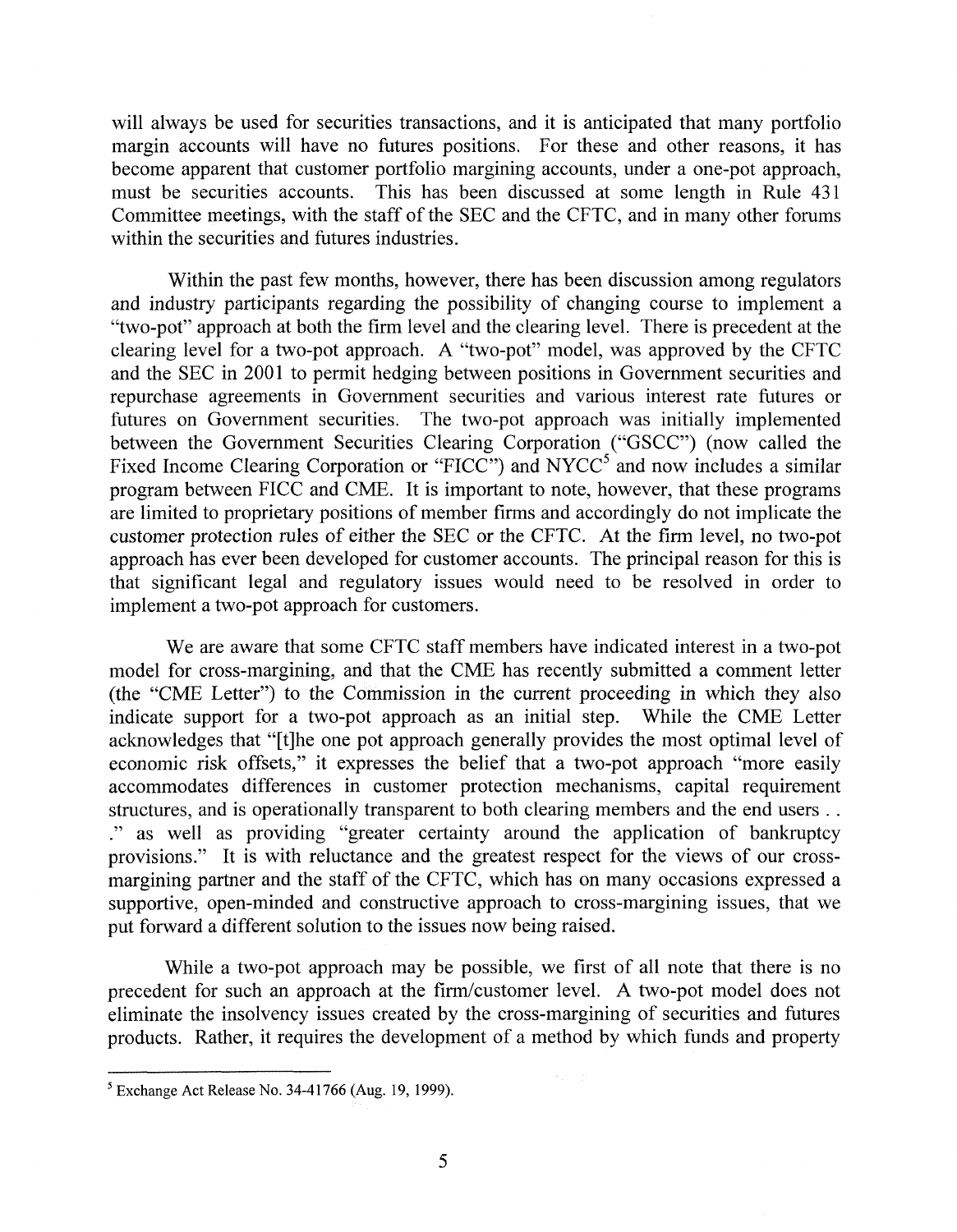can be moved across the jurisdictional boundary from the segregated funds pool to the securities customer property pool and vice versa—a mechanism which does not exist in SIPA, the CEA, the Bankruptcy Code or the CFTC's Part 190 Rules. Without further study, we cannot conclude whether or not such a mechanism could be devised and implemented without statutory amendments or which statutes might need to be amended, but we do note that no proponent of a two-pot approach has put forward any concrete proposal as to how it would work. In contrast, the path forward to implementation of a one-pot approach in a securities account is relatively clear. We believe, as stated below, that only two significant regulatory actions should be required.

Further, as a practical matter, a two-pot approach would need to be implemented not only at the firm level, but at the clearing level as well. The two-pot approach at the clearing level involves a system of uncollateralized cross-guarantees between (or among) the participating clearing organizations rather than a commonly held pool of collateral as in the one-pot approach. It would require a significant policy decision for any clearing organization to agree to accept this degree of uncollateralized risk exposure to another clearing organization. This decision becomes further complicated once consideration is given to differences between the clearinghouses' respective margin methodologies and model inputs. On the other hand, the existing cross-margining program between OCC and CME, which was developed jointly by our two clearing organizations, has worked extremely well for many years and can easily be used with virtually no substantive change to accommodate cross-margin accounts in the Pilot Program.

We do not believe that it is either necessary or desirable to attempt to put in place a cross-margining program that is a compromised half measure. We are concerned that the two-pot approach, even if it is ultimately deemed to be feasible in this context, will require a significant investment for both the firms and the clearing organizations in order to develop and operate a system that few, if any, participants believe is optimal from either a risk management or operational perspective.<sup>6</sup>

We understand and respect the fact that both CME and the CFTC as well as some FCMs may have concerns regarding the carrying of futures products in a securities account. For example, a CME representative as well as a futures industry representative have expressed concern that futures products that are no longer hedging securities

 $<sup>6</sup>$  Many if not most of the firms that are expected to be most active in the cross-margining programs already have in</sup> place systems that are capable of determining risk, setting collateral requirements and handling the other operational aspects of carrying both securities positions and futures products in a single account. These capabilities are already necessary for handling security futures products as well as doing business in jurisdictions outside the United States. A two-pot approach, on the other hand, will for many firms require the development of systems that can combine a futures and securities account for purposes of determining a margin requirement-a task that is generally not performed today by most firms. This may result in the need for multiple margin calculations and entail additional operational overhead associated with the ongoing transfer of assets between the two accounts in order for the firm to avoid incurring undermargined account capital charges or meet funding requirements in either the segregated funds pool or the 15 $c$ 3-3 reserve account. These are novel problems for which no solution has been developed.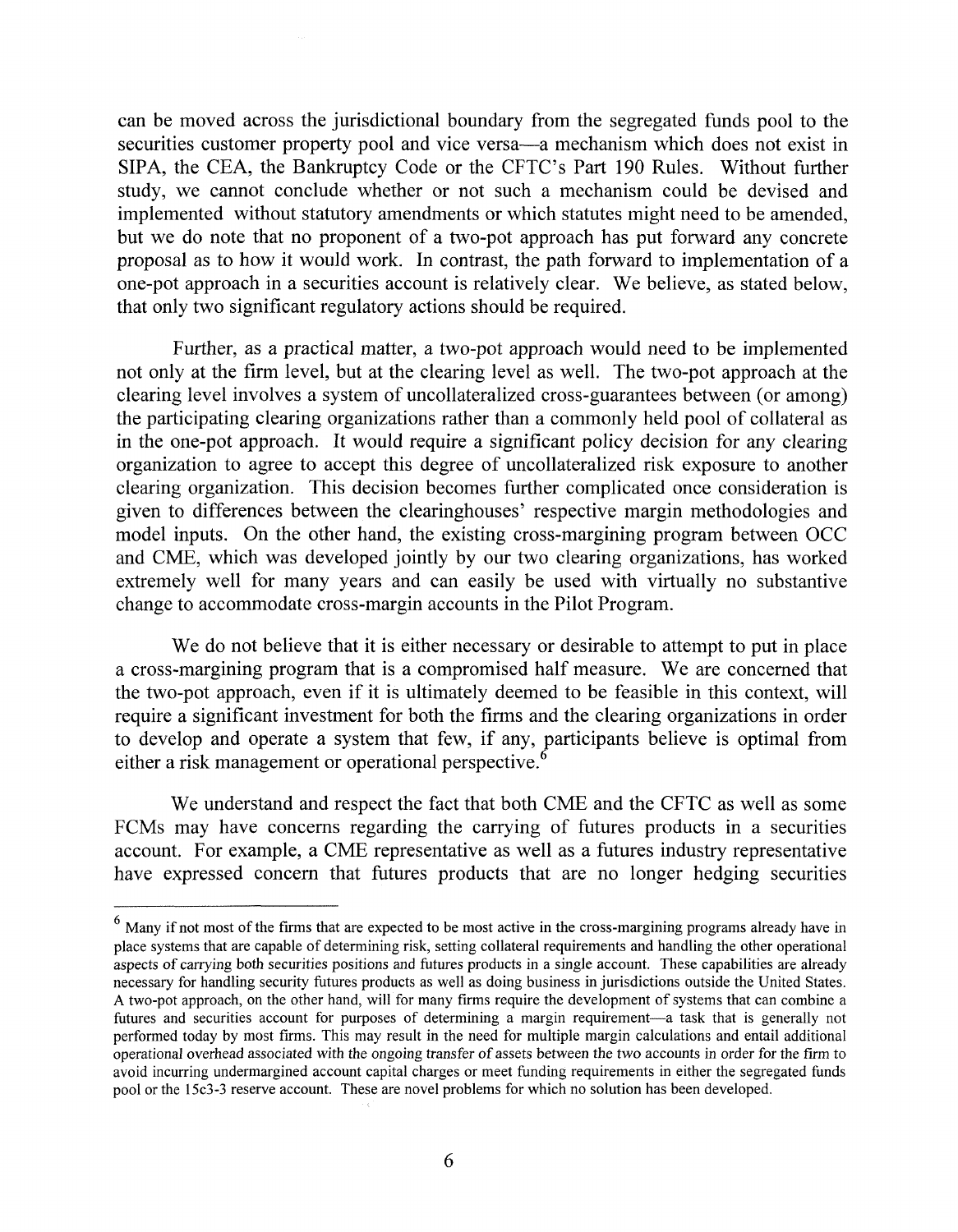positions in a portfolio margin account would have to be immediately transferred out of the portfolio margin account and into a segregated funds account under circumstances that would create a risk of under-segregation in the segregated funds pool.<sup>7</sup> Commission staff commented that, although it is not intended that a portfolio margin account would be permitted to operate as a substitute for a segregated funds account in which futures products could be carried without any relationship to securities positions in the portfolio margin account, it was also not intended to impose a harsh rule that would require immediate transfer of positions without collateral. Concerns have also been expressed in a general way that, by permitting futures products to be carried in a securities account, the CFTC would be relinquishing important regulatory control beyond simply permitting the products to be carried outside the segregated funds/FCM liquidation provisions. We do not believe that this is a necessary consequence. We have discussed briefly below the question of the CFTC's authority to exempt futures products from the segregation requirements of the CEA in order to permit them to be carried in a securities account, and we note that this authority to exempt also includes the authority to impose conditions upon such an exemption. While we recognize that the CFTC would not want to relinquish any of its authority to regulate trading in the markets subject to its jurisdiction, we strongly believe that any relief given with respect to the segregation requirements could be sufficiently narrow to avoid any such concern.

Finally, we would like to address another issue that is sometimes raised inappropriately we think—in this context. The SEC has indicated that, at present, OCC's TIMS model is the only approved model for portfolio margining. The CME's comment letter describes the CME's own SPAN model, which it believes should be an approved model for cross-margining. In addition, we note that the comment letter recently submitted by the Securities Industry Association suggests that each firm should be allowed to use its own proprietary risk-management models so long as they are developed under an approved model policy.<sup>8</sup> We wish to emphasize that the question of which model or models should be used for the determination of portfolio margin requirements is a question that is entirely independent of and unrelated to the question of a one-pot or two-pot model or whether futures are carried in a securities account or not. A model will need to be used to determine the cross-margin requirement on combined futures and securities positions regardless of whether the futures are in the same or a separate account, and the model or models will need to be approved for this purpose by the Commission staff. Accordingly, questions of which model is to be used should be set aside for purposes of the present discussion.

These comments were made by participants in a panel on portfolio margin issues presented on May 11, 2006 at a conference of the Futures Industry Association's Law & Compliance Division.

**<sup>8</sup>** See letter dated May 16,2006 to Nancy M. Morris, Commission Secretary.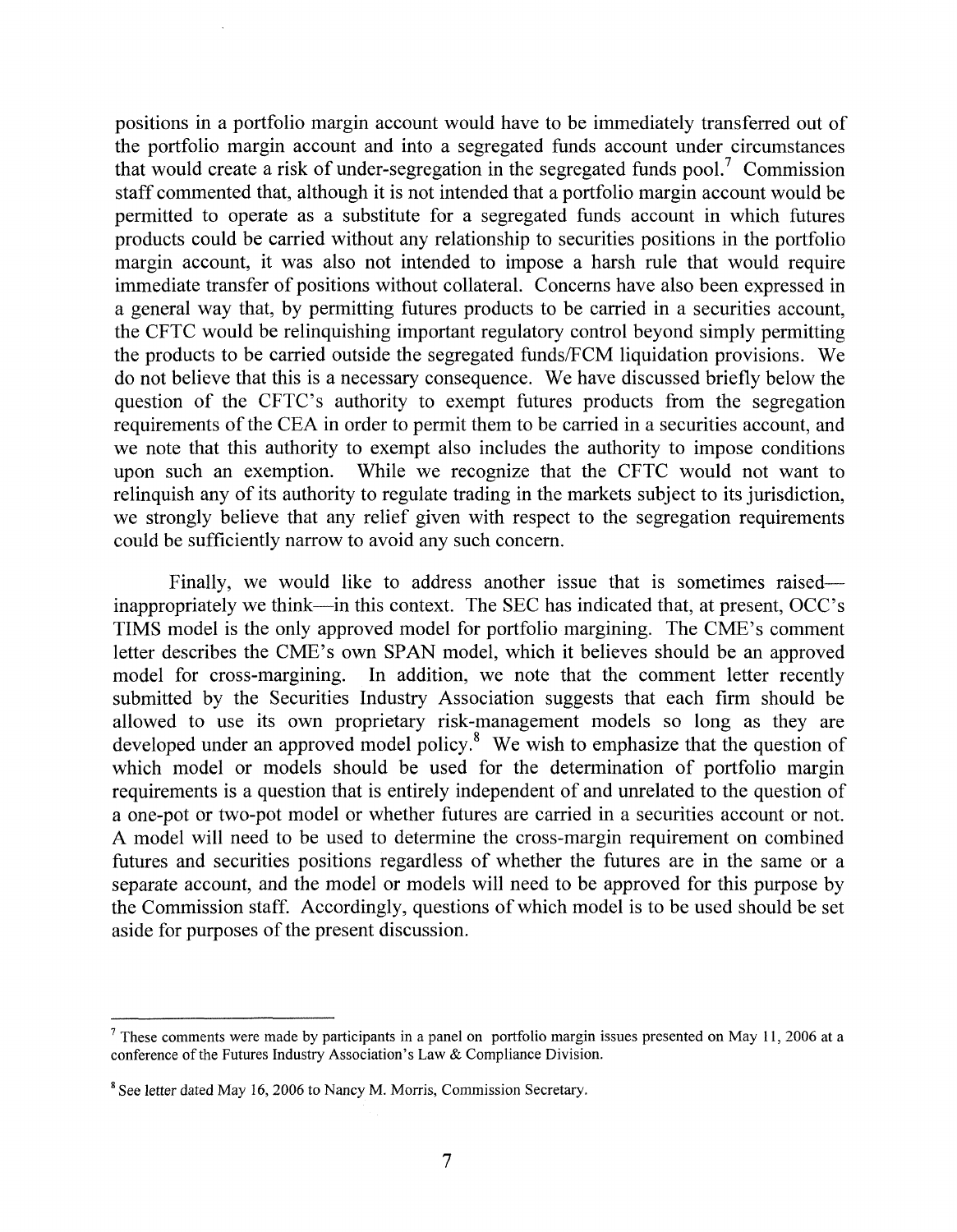# **Regulatory Action Needed to Implement a One-Pot/Securities Account Model**

Prior to the Commission's approval of the Exchanges' rule filings establishing the original Pilot Program, OCC filed a comment letter, dated May 27, 2005, pointing out certain regulatory actions that needed to be taken in order to implement the crossmargining provisions of the Pilot Program. Some of those actions have already been taken by the Commission, but two necessary regulatory actions remain to be done-one requiring action by the Commission and one requiring action by the CFTC. They are as follows:

- Absent relief from the CFTC, Section  $4d(a)(2)$  of the CEA would require that all futures products be carried by an FCM in a segregated htures account, and would prohibit the carrying of futures products and related customer property in a portfolio margining account regulated as a securities account and commingled with property other than the segregated funds of other futures customers. In order to facilitate cross-margining in securities accounts, the CFTC would therefore need to issue a rule or order exempting futures products in such accounts from the provisions of Section  $4d(a)(2)$ . We believe that there is clear authority for such relief in Section  $4(c)(1)$  of the CEA, which permits the CFTC to "exempt any agreement, contract, or transaction (or class thereof) that is otherwise subject to [the exchange trading requirement of subsection (a) of Section 4 of the CEA] from the requirements of subsection (a), or from any other provisions of [the CEA, with specified exceptions not relevant here]. Section  $4(c)(2)$  of the CEA then sets conditions to the exercise of such exemptive authority, which we believe could easily be met in the context of portfolio margining.<sup>9</sup>
- The Commission needs to move forward with its proposed release (the  $\bullet$ "Rule 15c3-3 Release") in which, by amendment to Rule 15c3-3, the Commission would seek to ensure that a cross-margining customer would have a claim as a securities customer and would not be relegated to the status of a general creditor to the extent that the customer's net equity claim arises from positions in htures or futures options in the portfolio margin (or

 $\frac{9}{2}$  Section 4(c)(2) provides that the CFTC shall not grant any exemption under paragraph (1) from any of the requirements of subsection (a) [interestingly, the provision does not on its face impose this prohibition on exemptions from other provisions of the CEA] unless the CFTC determines, in essence, that the exemption is appropriate and consistent with the public interest and that the transactions to which the exemption relates will be entered into between "appropriate persons." "Appropriate person" is defined in paragraph (c)(3) to include "other persons that the [CFTC] determine to be appropriate in light of their financial or other qualification , or the applicability of appropriate regulatory protections." Assuming for the present purpose that the "appropriate person" requirement would be applicable to an exemption from segregation rules, the requirements of being an "eligible participant" in a portfolio margin account and the fact that these accounts would be subject to the regulatory protections afforded securities customers in a securities account should leave no room to challenge the reasonableness of a CFTC determination that an "eligible participant" is an "appropriate person."